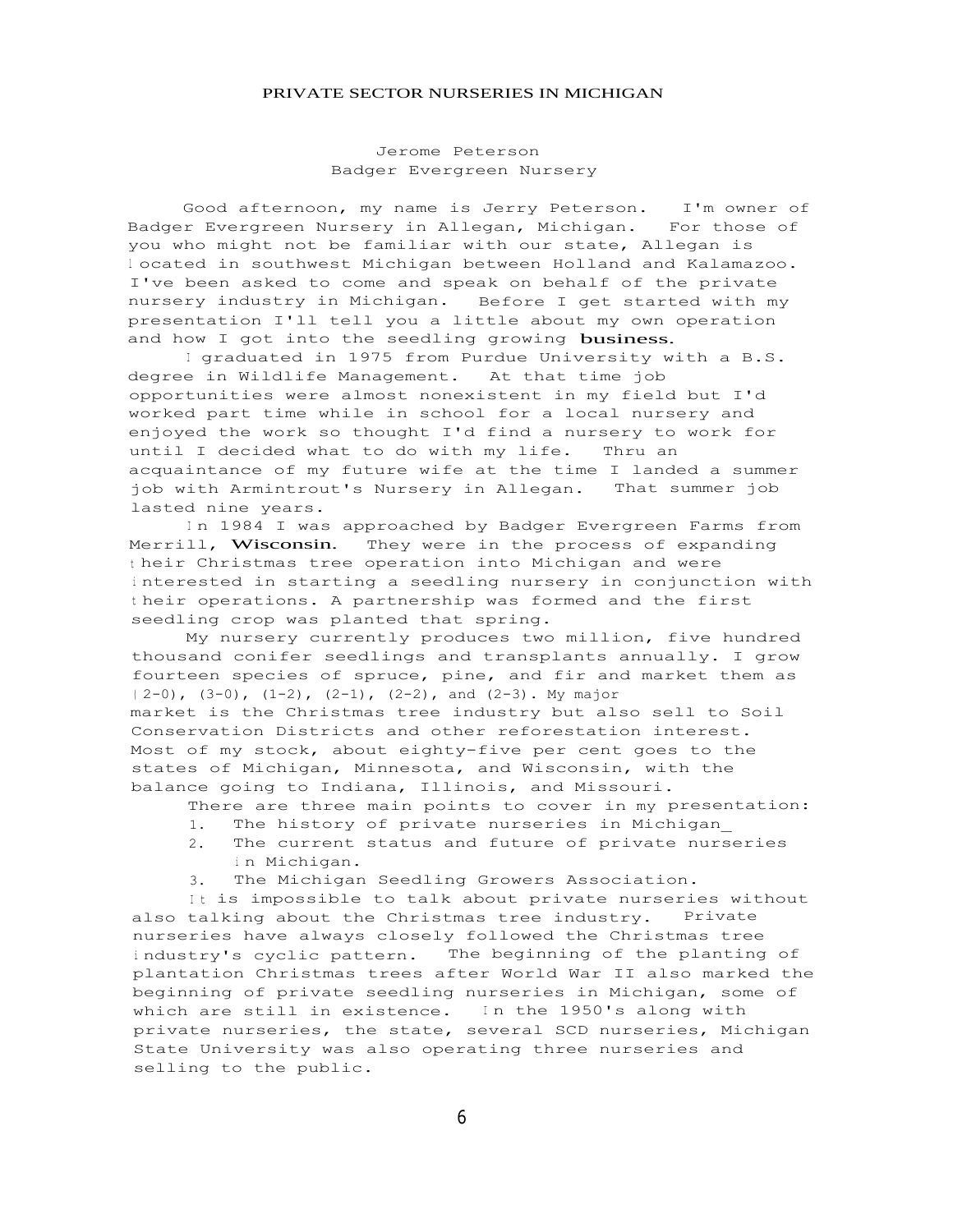According to Cliff Gearhart of Wolverine in his recent book "For The Love Of Trees", millions of Scotch pine were\_ field planted all in the fifties. In one year alone in the late fifties, Michigan nurseries were offering more than one hundred million seedlings for sale. They had so many that some nursery beds were plowed under because the market was saturated.

Edgar C. Kidd was Cheboygan County's extension director for many years before and during the Scotch pine explosion. In 1964 he gave Mr. Gearhart a report on the Christmas tree <sup>i</sup> ndustry. In it he said that most of the three hundred fifty thousand acres currently in production of Christmas trees had been established since World War II. The peak of the planting had occurred in 1957 when thirty thousand acres were planted to Christmas trees, mostly Scotch pine.

It was estimated in that year alone fifty-six million Scotch pine were planted in Michigan. Mostly on a 3 X 3 spacing with the idea to harvest many as table top trees. During this time the original Seedling Grower's Association came into existence. It had **one** hundred fifty five members all private growers. Many were small growers producing maybe one hundred thousand trees in a garden type nursery.

The reasons the business of planting Christmas trees became so popular in the mid fifties are many:

- 1. Government farm programs encouraged reforestation practices through ASC cost share offerings.
- 2. Soil. Bank land use choices, Soil Conservation District interest and encouragement and advice of extension workers.
- 3. Land was relatively cheap and readily available.
- 4. Nurseries, both private and tax supported were making trees cheaply available.
- 5. New planting machines were developed to facilitate operations.
- 6. Markets for plantation Christmas trees were good.

However planting quickly out stripped demand and by 1964 <sup>t</sup> he first Scotch pine boom was over. With the sudden lack of demand for planting stock many nurseries, both public and private, went out of business. In 1958 Michigan State University agreed to stop production of forest tree seedlings for commercial use by 1960. The University did maintain a relatively small forest tree nursery for teaching and research purposes which is still in operation. In the early 1960's the original Seedling Grower's Association decided to join forces with the Michigan Association of Nurseryman.

From the mid 60's to the mid 70's there were probably no more than ten private nurseries producing coniferous planting stock in Michigan. When I began in 1975 things were pretty much the way they had been for years. Techniques for growing and planting seedlings had not changed much. However, at that time the demand for seedlings once again started to increase and the private nurseries **began to** produce more stock.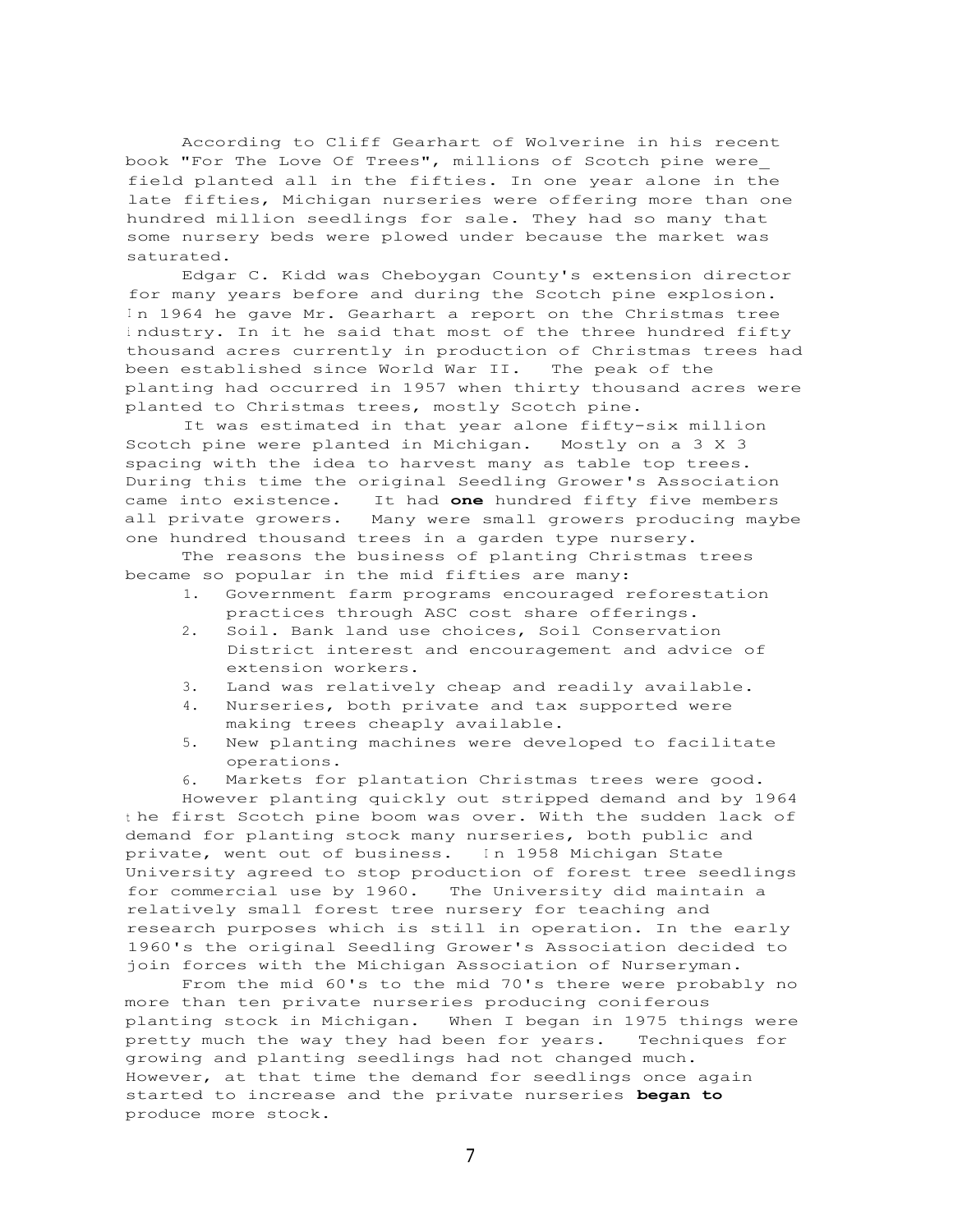This increased demand for planting stock also provided an opportunity for new nurseries to begin operation. Many of these new nurseries, such as my own, actually were started from the nurseries in existence at that time. Fur instance, Badger and Fairplains Nursery were started by people once employed by Armintrout's. Wahmhoff Nursery was recently started with the assistance of Norbert Noecker who operated his own nursery for many years. Two other nurseries, New Life and Bosch's Countryview were started by people who had worked for private nurseries in Holland as teenagers and Armintrout's while in college. And so it was by the early 1980's when the current Seedling Growers Association was formed that we have twenty five to thirty private nurseries operating in Michigan.

The decade of the 1980's was an excellent one for Michigan nurseries. Virtually everyone producing stock was selling out. It was estimated that fifteen to sixteen million seedlings were planted by Michigan Christmas tree growers annually prior to 1987. During this same period five million five hundred thousand to five million seven hundred thousand were being harvested annually. Once again we were heading into a glut situation. Since that time annual planting has decreased. According to Melvin Koelling of Michigan State University in a recently published ten year survey of Michigan Christmas tree growers, planting in 1991 was approximately eleven per cent less than in 1990. Plantings in 1990 were thirty-two per cent less than in 1989. It is interesting to note that since 1988 annual plantings have been less than annual harvest numbers\_

This lack of demand has ONCC again led to an over supply situation for the private nurseries in Michigan. My own nursery first noticed a decrease In sales in 1991 and a further decrease this past spring. About twenty per cent of my production was put to the plow due to lack of sales much like the situation some thirty years ago. Private nurseries across the state that I have spoken with tell of similar conditions.

What does the future hold? The lack of demand for planting stock by the Christmas tree industry has many private nurseries looking to expand to other markets. Opportunities for reforestation and wildlife plantings, along with the current environmental awareness of the public, point to tremendous potential for these markets.

The private nursery industry of Michigan is alive and well. We are blessed with ideal growing conditions thanks to the moderating affects of Lake Michigan . Most of the nurseries are located along the western side of the state where abundant snowfall keeps frost at a minimum in the beds which allows us to begin lifting operations as soon as the snow melts in early March. Cold storage allows us to ship to markets virtually nationwide.

Thanks to strong research by Michigan State University and such people as the late Doctor James Hanover, Michigan's private nurseries are leaders in tree improvement thru proper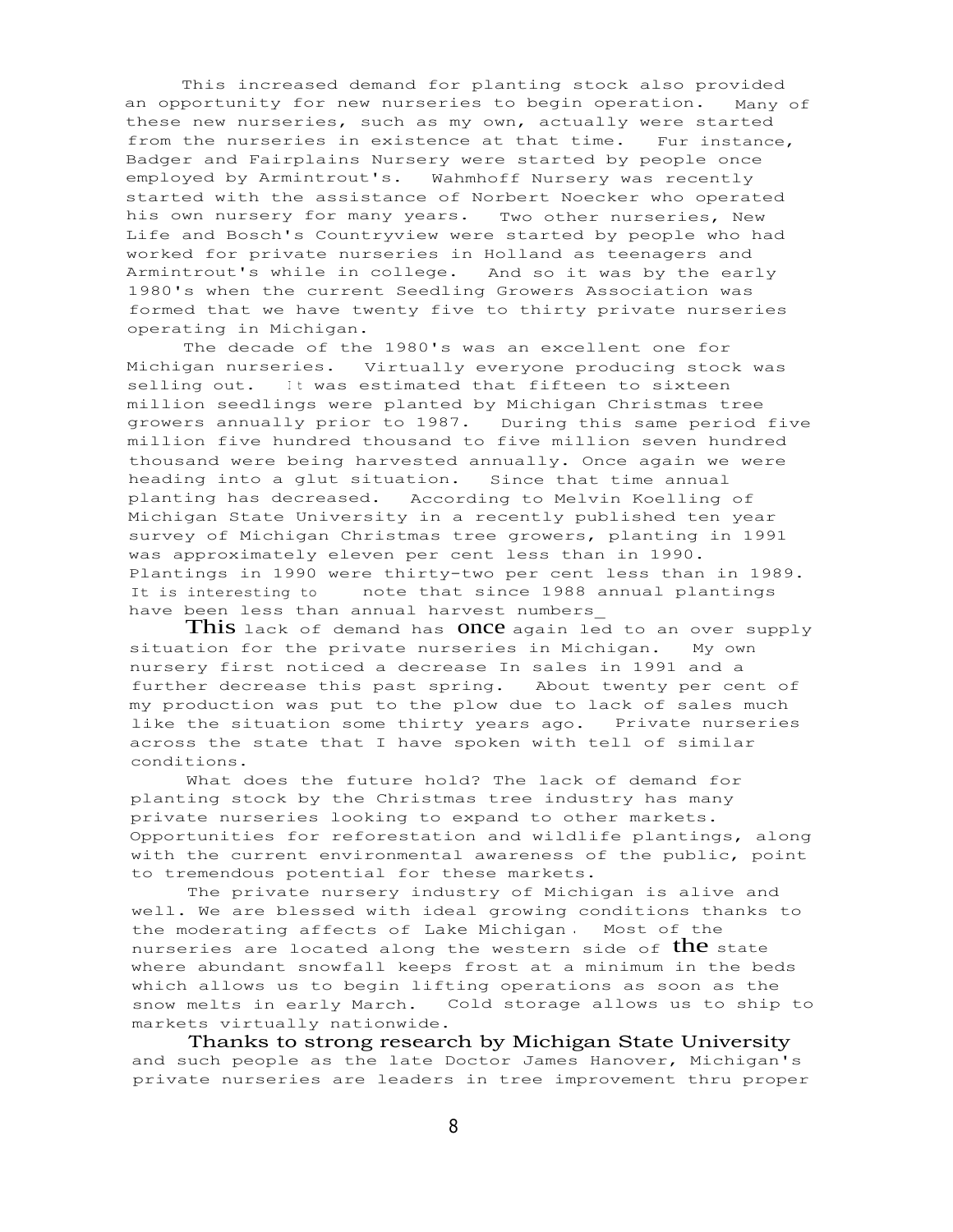seed source selection, stringent grading of plants, and proper packing to ensure vigor and survival in the field. Currently Michigan's private nurseries produce between sixty <sup>t</sup> o seventy million seedlings annually. Competition is the force that keeps Michigan's private nurseries always striving to grow a better plant. When I started in this business seventeen years ago we produced  $(2--0)$  spruce in the three to six inch size and Scotch pine as (2-0) in the four to eight <sup>i</sup> nch size. Today nurseries produce (2-0) spruce as six to <sup>t</sup> welve inches and the pines routinely as (2 0) eight to fourteen inches. Seventeen years ago the culls and undersize seedlings wore often **Sclected** for transplanting. Now only <sup>t</sup> he best seedlings are selected for the transplant beds. New and better transplant machines have been developed to handle these larger seedlings and produce even better transplant stock. <sup>I</sup> mprovements in the herbicides available, along with a better understanding of disease problems and cures have all played a role in the advancement of seedling production.

However, I feel the most important reason for the advancement of seedling production is communication . Without communication and the willingness of nursery people to share <sup>t</sup> echniques that not only have helped but also hindered their own operations, all the research and advances in seed sources, disease control, weed control, fertilization, and everything else involved in forest tree seedling production would be for nothing. This is why the formation of the Michigan Seedling Growers Association has in my opinion been so vital to the seedling production industry in Michigan.

The purposes of our Association as stated in our constitution and by laws are:

- 1. To establish communications among all the growers of coniferous, reforestation, and conservation seedling stock ninsethes. state: private, public, and industrial
- 2. To exchange information on all phases of seedling growing including seed sources, genetic improvement, experimental trials, methods of growing and harvesting, and everything relating to producing better quality stock.
- 3. To encourage close cooperation and professionalism among growers and other associations.
- 4. To create a unified voice for the seedling tree <sup>i</sup> ndustry.
- 5. To promote research in the seedling tree industry.

Obviously, when you get people from diverse backgrounds and viewpoints such as the private, public, and industrial nursery managers we have in our association your not always going to agree on how to best accomplish certain goals. But, that doesn't mean we can't sit at the same table to discuss and learn from one another in a spirit of cooperation. Communication is the key element if private, public, and <sup>i</sup> ndustrial nurseries are to co--exist and work together to best serve the total reforestation effort. In Michigan the Seedling Grower's Association is the vehicle through which